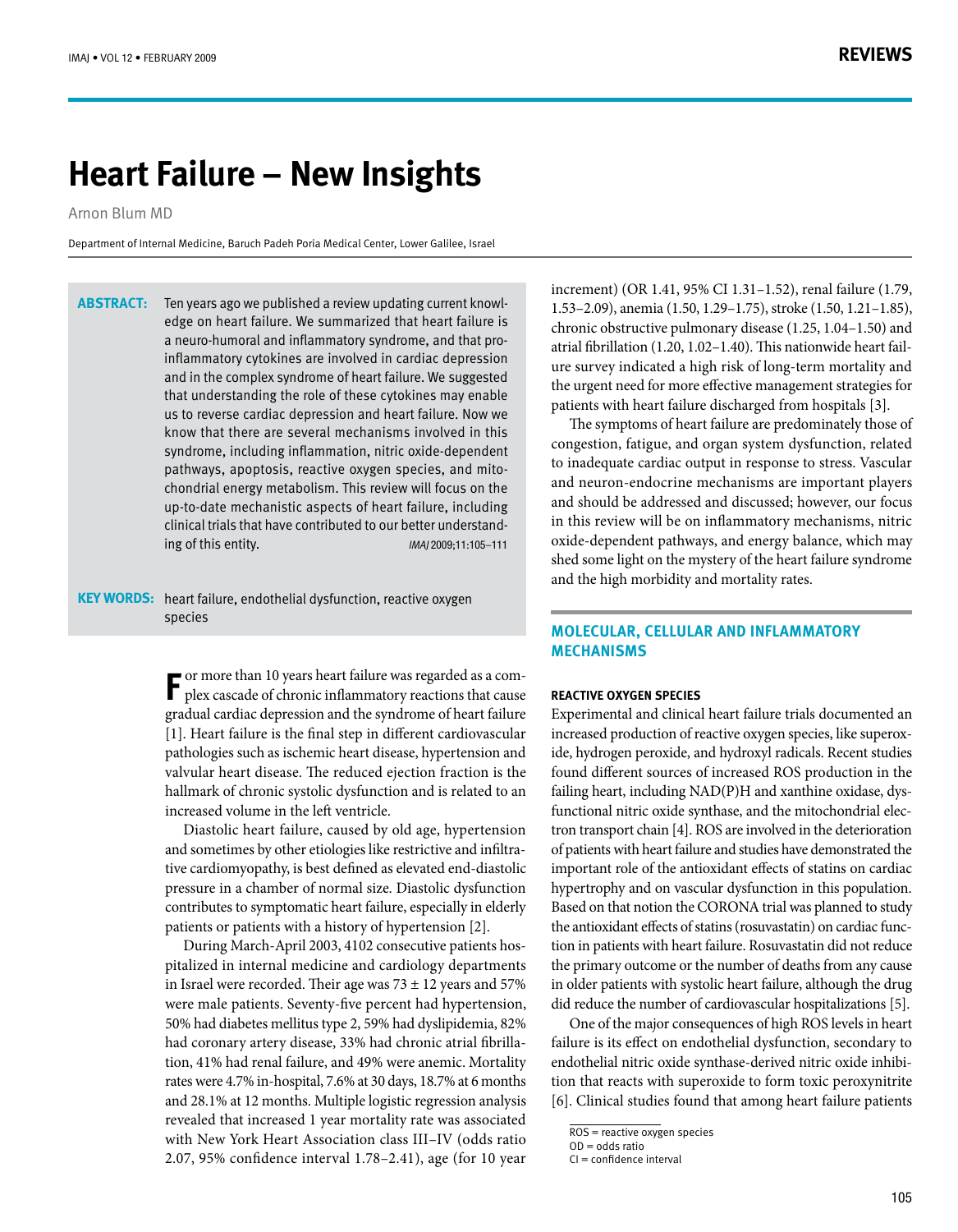with severe endothelial dysfunction and reduced nitric oxide availability, the worse the endothelial dysfunction the worse the clinical outcome [7].

### **Inflammation**

cular inflammation is involved in the clinical deterioration The past decade has provided increasing evidence that vasof patients with heart failure, with increased production and enhanced release of pro-inflammatory cytokines, activation of the complement system, production of autoantibodies, and over-expression of the major histocompatibility complex class sion molecules that perpetuate the inflammatory state. II molecules, as well as activation of vascular cellular adhe-

Patients with heart failure have high levels of tumor necrosis factor-alpha in their tic markers in this population tors 1 and 2 serve as prognosblood, and soluble TNFa recep-

regulates sarcoplasmic reticulum proteins, inhibits contractil-<br>ity and induces apoptosis. [8]. TNFα has a direct effect on cardiomyocytes and down-<br>regulates sarcoplasmic reticulum proteins, inhibits contractil-[8]. TNFα has a direct effect on cardiomyocytes and down-

Two large clinical studies were conducted with TNFa blockers: The first one, RENAISSANCE (Randomized Etanercept North American Strategy to Study Antagonism of Cytokines), used etanercept.

nized TNFα but did not prove to have any clinical benefit The second used infliximab. Both of them directly antagoby causing TNFα blockade [9]. One of the explanations for the lack of response to etanercept was that it was a highly selective TNFa inhibitor, formed by the dimerization of the soluble component of the TNF receptor-1 linked to the ponent has no cross-reaction with any known cytokine, and constant region of the human immunoglobulin. This comthe highly selective nature of this compound could well be one of its disadvantages [8,9]. Another argument was that the immune system is redundant and other pro-inflammatory kin 1, interleukin 6, and transforming growth factor-beta) cytokines that are increased in heart failure (like interleucan participate and substitute for the absence of TNFa in etanarcept-treated patients. Following this concept, there are now at least two forms of non-specific immunomodulatory strategies under investigation: the intravenous gamma globu-<br>lin and immunoadsorption.

There are two randomized trials with IVIG in heart failure patients: The first trial, IMAC (Intervention in Myocarditis and Acute Cardiomyopathy) comprised 62 patients with recent-onset cardiomyopathy and an ejection fraction of less than 40%. They were randomized to receive high dose IVIG or placebo for 2 days. In this study the placebo group

improved its ejection fraction from 23% to 42% in 6 months, and there was no real benefit in the IVIG treatment [10]. The tion fraction of less than 40%. They were treated for 6 months second study comprised 40 patients with left ventricular ejecon a monthly basis with IVIG. The ejection fraction increased from  $26\%$  to 31% in the treated patients, with no significant change in the placebo group [11]. This study proved the ben-<br>eficial effects of IVIG in heart failure.

Extracorporeal immunoadsorption has been known for about 20 years but only recently attracted the attention of physicians. Immunoadsorption is capable of eliminating huge amounts of immunoglobulins from the patient's circulation with minimum side effects known for plasmapheresis. Simple

# **Heart failure is a multi-factorial syndrome** that is dependent on inflammation, reactive oxygen species, endothelial function, and energy

removal of immunoglobulins from the circulation does not necessarily result in stopping the immune process. Repeated quately processed plasma voltreatment cycles with ade-

umes must be used to overcome redistribution of pathological autoantibodies. Extensive immunoadsorption is mandatory in order to achieve an effect on the humoral immune system. globulin G results in a severe humoral immune deficiency Nevertheless, the almost complete elimination of immunoand clinicians must be aware of any infectious complication when classical immunological screening fails.

The technique of immunoadsorption was examined for 5 days in 34 end-stage heart failure patients with high serum anti- $\beta$ 1 antibodies. The left ventricular ejection fraction improved from 22% to 38%, with improvement in end-systolic and end-diastolic volumes, and with disappearance of the anti- $\beta$ 1 antibodies even 3 months after the treatment [12]. Even though these two immunological approaches have proved to be beneficial they are still not in clinical routine use.

#### **-6Interleukin**

Patients with heart failure have high levels of IL-6. IL-6 is considered a strong prognostic marker for morbidity and mortality of patients with heart failure and in patients after naling cascade in patients with end-stage heart failure is strated that the IL-6-gp130-Janus kinase (JAK)-STAT sigacute myocardial infarction [13]. It was recently demontor level, there is an enhanced expression and activation of altered at each level in the human failing heart. At the recepgp130 (tyrosine phosphorylation). The expression of JAK2 (the signaling molecule) and the signaling molecule of the IL-6-gp130 cascade (STAT3) are severely reduced in failing hearts. Activation of STAT3 via the gp130 receptor system is essential for cardiac hypertrophy and for cytoprotection in cardiomyocytes subjected to ischemia or to toxic stress.

 $\overline{\text{TNF}}\alpha$  = tumor necrosis factor-alpha

 $IVIG = \frac{I}{I}$ intravenous  $\frac{I}{I}$ immunoglobulin

 $\overline{IL}$  = interleukin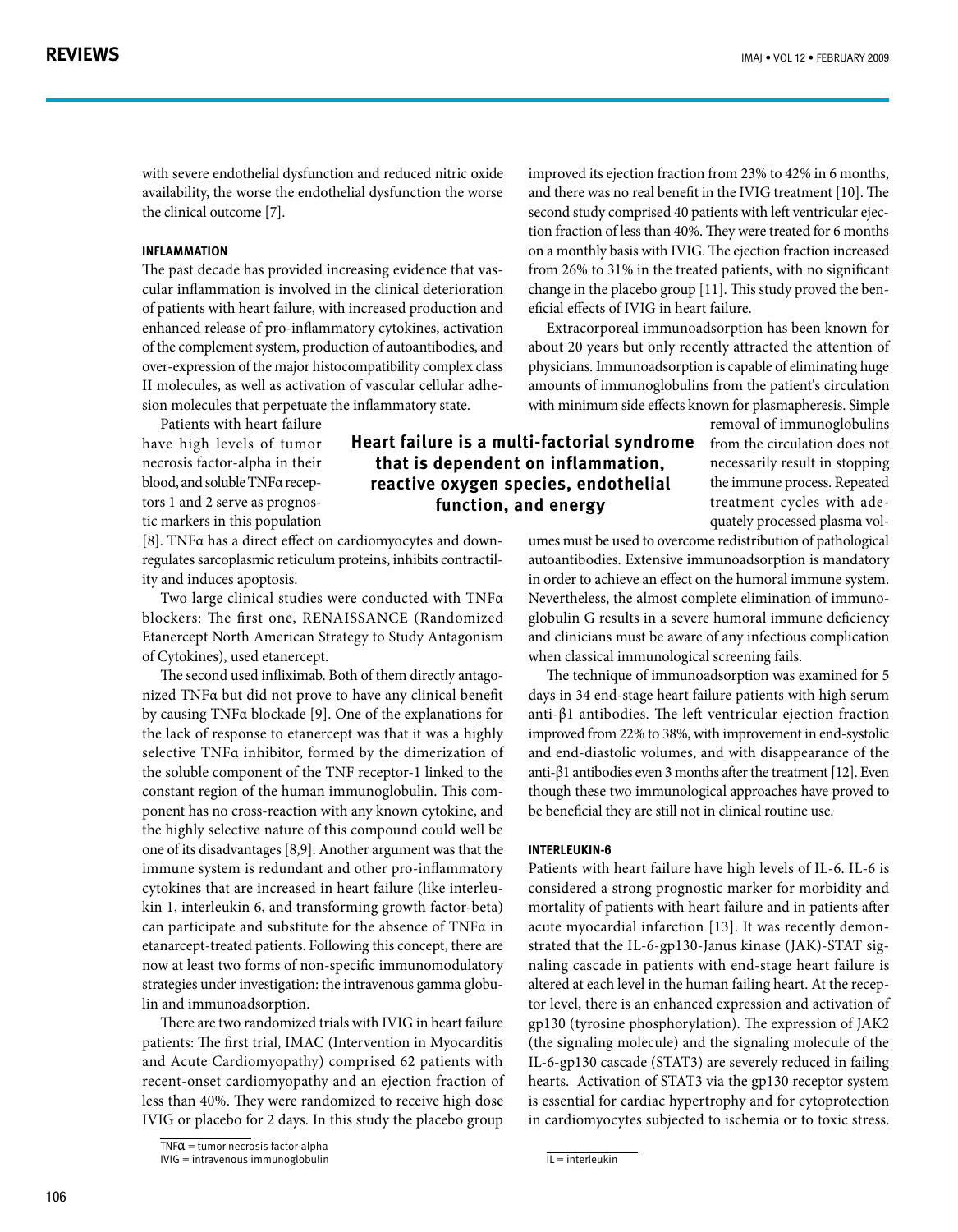**REVIEWS**

STAT3 is required to protect the heart from ischemia and reperfusion injury and from myocardial infarction [14]. Taken together the IL-6-pg130-STAT3 signaling cascade in human failing hearts is deregulated at all levels. Gp130 and its mediator STAT3 play a key role in cardioprotection and preserve cardiac function. It now seems that high IL-6 levels in heart failure are protective rather than detrimental with respect to gp130 signaling.

# **ADHESION MOLECULES**

Activation of integrins by different ligands in the extracellular matrix (e.g., collagen, fibronectin, laminin) starts activation of intracellular pathways through integrin-bound proteins. Melusin is a muscle-specific protein that interacts with the integrin  $\beta$ 1 cytoplasmic component. Melusin is required to

cal stress, and a deficiency phy in response to mechanipromote adaptive hypertroin melusin caused an early onset of cardiac dilation and

dysfunction after pressure overload [15]. On the other hand, over-expression of melusin reduced ventricular dilation in response to pressure overload and resulted in a prolonged compensatory hypertrophy [16].

### **Apoptosis**

tosis that persists for months to years. The apoptosis rate acterized by a very low but abnormal level of myocyte apop-Apoptosis is involved in heart failure. Heart failure is charis estimated to be 0.08% to 0.25% in patients with dilated cardiomyopathy (compared with a rate of  $0.001-0.002\%$  in healthy hearts) [17]. Transgenic mice (to caspase 8) had a tenfold increase in the rate of apoptosis compared with myopathy and a high rate of mortality. Treatment with a normal mice, which was associated with dilated cardiocaspase inhibitor (started before cardiac decompensation) tion, preventing dilation and inhibition of cardiac function prevented dilatation and attenuated cardiac decompensain procaspase-8 transgenic mice. These effects of caspase cyte death, suggesting that the major benefit of this treat-<br>ment results from inhibiting apoptosis [18]. inhibition always correlated with inhibition of cardiomyo-<br>cyte death, suggesting that the major benefit of this treatinhibition always correlated with inhibition of cardiomyo-

stage heart failure. Myocardial samples were taken from the A recent study investigated the effect of apoptosis on endhearts of 36 patients who underwent cardiac transplantation and from 11 normal hearts that served as a control group. Apoptosis was evaluated histochemically, biochemically, cal microscopy. It was found that the heart failure samples and by a combination of histochemical analysis and confocardial samples from the end-stage heart failure patients also had a 232-fold increase in myocyte apoptosis. These myodemonstrated other evidence of accelerated apoptosis, such as DNA strand breaks in myocyte nuclei with chromatin condensation and fragmentation. This study demonstrated that programmed cell death accompanies heart failure and may be an important mechanistic factor in the progression of myocardial failure and dysfunction [19].

# **ENERGY, OXIDATIVE STRESS AND THE MITOCHONDRIA** *IN HEART FAILURE*

In order to support contractile activity the heart needs energy. This energy comes from a daily synthesis of around 30 kg of ATP in the mitochondria via oxidative phosphorylation [20]. Catabolism of exogenous substrates such as fatty acids, glucose, pyruvate, lactate and ketone bodies generates most

# **Understanding the basic mechanisms may** help us develop new treatments based on **new mechanistic insights**

of the reduced compounds that are necessary for mitochondrial cent of the ATP requirement is electron transport. Ninety permet by the catabolism of free

fatty acids via  $β$ -oxidation in the mitochondria, increasing the ATP yield. In heart failure there is a low ratio between phocreatine and ATP correlates with clinical symptoms and phosphorcreatine and ATP [21]. A low ratio between phospredicts mortality better than left ventricular ejection fraction [22]. The reasons for the low ratios in heart failure are still unknown and are most probably multifactorial. However, there is evidence of mitochondrial dysfunction in both the cardiac and the skeletal muscle of heart failure patients. Defects were found in the creatine kinase energy transport system, including decreased activity of total creatine kinase and the mitochondrial isoform in the human myocardium and in the skeletal muscle of heart failure patients.

There are other mitochondrial changes in heart failure, including a decrease in mitochondrial number, an increased oxidative stress due to elevated levels of free fatty acids, and increased tissue hypoxia [23]. The increased free fatty acid level found in heart failure patients is a result of adipose tissue lipolysis due to an increased sympathetic drive. It has been shown that high plasma free fatty acid levels are detrimental to the heart and increase oxygen consumption. Decreased myocardial oxygen efficiency could result also from inefficiency of fatty acid oxidation, which is responsible for more oxygen consumption per ATP synthesized. In heart failure patients, further loss of cardiac efficiency could result from mitochondrial uncoupling, with protons re-entering the mitochondrial matrix independent of ATP synthesis [24]. Excessive uptake of free fatty acids may also decrease levels of the insulin responsive glucose transporter (GLUT) 4 and tance. An insulin-resistant state further impairs the metabolic may lead to lipid accumulation and myocardial insulin resisflexibility of the failing heart, depleting glycogen reserves and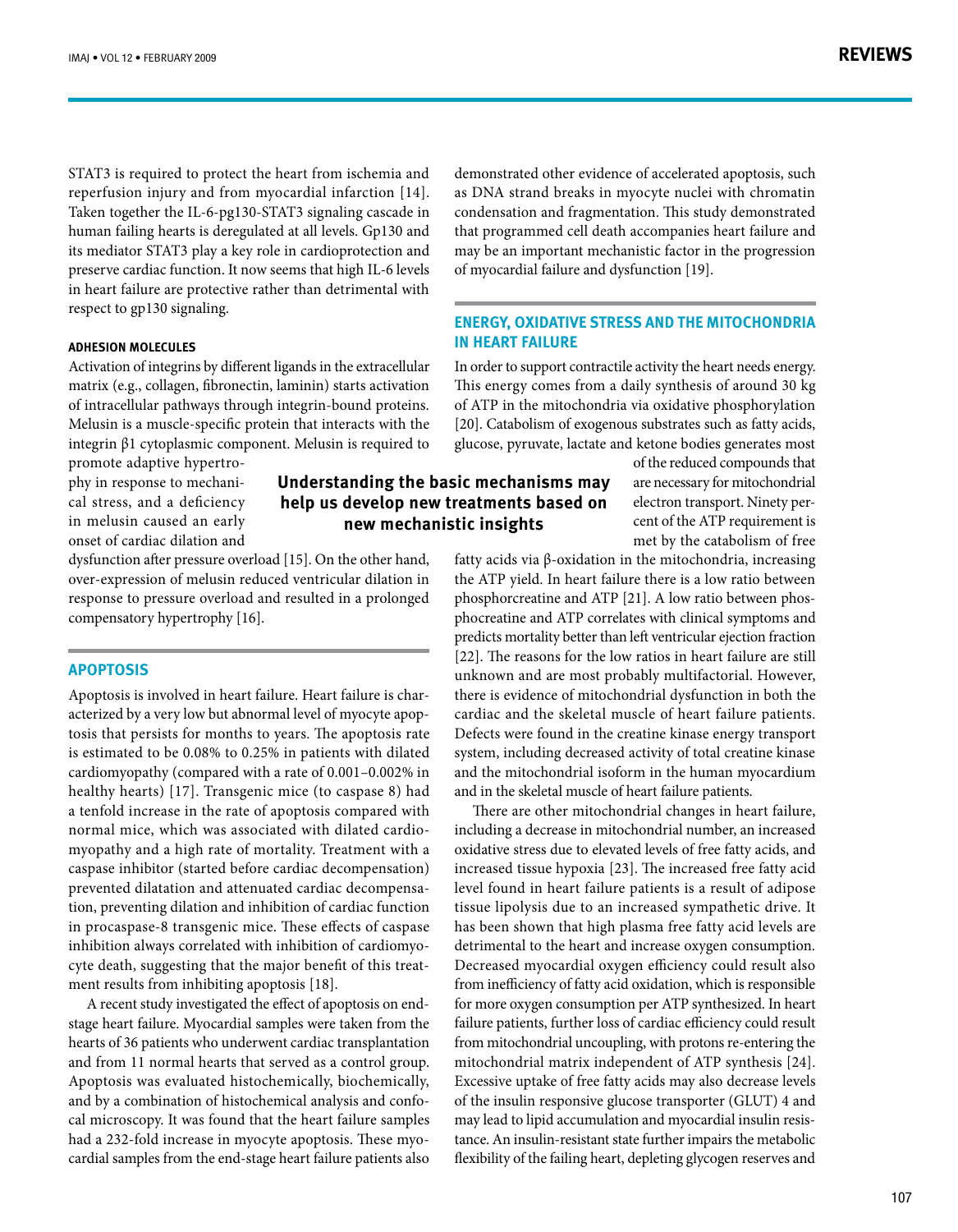limiting the capacity for work, particularly under hypoxic conditions. Therefore, lowering plasma levels of free fatty acids may improve the cardiac efficiency and contractile zone improves hepatic and peripheral insulin sensitivity and function of the failing heart. The PPAR- $γ$  agonist rosiglitalowers plasma glucose and free fatty acid levels. However, tazone therapy increased the risk of myocardial infarction a meta-analysis of 42 clinical studies revealed that rosigliand death from cardiovascular causes in diabetic patients. The cause is unknown but may be related to the many genes that are up-regulated in response to PPAR-γ activation [25]. Impaired blood flow in heart failure can add stress of tissue hypoxia in the peripheral musculature and in the heart itself. The transcriptional factor hypoxia-inducible factor-1 induces changes in gene transcription of genes that encode proteins involved in adaptation to hypoxia. The cardiac metabolic lism, in which carbohydrates predominate as substrates for response to hypoxia is considered to adopt a fetal metaboenergy metabolism [26]. Cardioprotective effects of hypoxic adaptation might therefore include improved efficiency of the failing heart, with a switch toward glycolysis and glucose oxidation, and restriction of myocardial fatty acid uptake. strate metabolism is insufficient to support cardiac function It is suggested that late in the process of heart failure, subbecause the hypoxic heart can no longer oxidize fats and may develop insulin resistance.

In tissue hypoxia low availability of oxygen, the final tron accumulation as the complexes become highly reduced. receptor of mitochondrial electron transport, results in elec-Several studies suggested that ROS generation is enhanced cardium results in damage to mitochondrial DNA, further tory chain. Prolonged oxidative stress in the failing myoin heart failure because of electron leak from the respira-ROS generation, accumulation and cellular injury leading to functional decline. Mitochondria are both the source and the target of a cycle of ROS-mediated injury in the failing heart. Based on these data there must be a strategy to protect the heart against the oxidative stress, which would likely be through modulation of mitochondrial electron transport. A recent study in which heart failure patients were treated with vitamin C, an antioxidant, demonstrated an improvement in their endothelial function but not in skeletal muscle energy metabolism [27]. Angiotensin-converting enzyme inhibitors also protected mitochondrial function in a rat model of heart tive stress and improved endothelial function) occur through failure. It is believed that their tissue effects (decreased oxidaactivation of intracellular signaling cascades that stimulate mitochondrial biogenesis and improve energy metabolism. No modification of myocardial oxidative capacity, oxidative enzymes or energy transfer enzymes has been reported in exercising rats with experimental heart failure. However, an improvement has been demonstrated in the skeletal muscle ment in heart failure symptoms like exercise intolerance and lowing training in heart failure patients, with an improveoxidative capacity with increased mitochondrial density folchronic fatigue [28].

# **ENDOTHELIAL CELLS, ENDOTHELIAL FUNCTION AND ENDOTHELIAL PROGENITOR STEM CELLS IN HEART failure**

## **Endothelins**

Endothelial cells secrete peptides that control vascular homeostasis. These peptides, called the family of the endothelins, are produced in a variety of tissues where they act as modulators of vasomotor tone, cell proliferation, and hormone production. There are three members in this family: endothelin-1, endothelin-2 and endothelin-3.

Endothelin-1 is the only peptide that is produced in endothelial cells, but it is also produced in vascular smooth muscle cells. Stimuli like hypoxia, ischemia and shear stress induce the transcription of endothelin-1 messenger RNA and the synthesis and secretion of endothelin-1 within minutes [29]. Plasma endothelin-1 is cleared mostly by the lungs during first passage, and 75% of its secretion is toward the vascular smooth muscle side of the cells, where it binds to tion. It is secreted like a paracrine rather than an endocrine specific receptors on muscle cells and causes vasoconstrichormone. Plasma endothelin-1 measurements were found to correlate with the severity of congestive heart failure and may have a prognostic value. The human endothelin-1 gene is on chromosome 6, and the sequence of the mature peptide is coded for in the second exon.

Endothelin-2 is produced in the kidneys and intestine, with smaller amounts produced in the myocardium, placenta and uterus. No specific function was found for endothelin-2 so far. Endothelin-3 circulates in the plasma but its source is unknown. It was found in high concentration in the brain and may have an important role in neuron and astrocyte proliferation and development. It is also found in the lung and in the kidneys [30].

#### **ENDOTHELIN RECEPTORS**

tors linked to guanine-nucleotide-binding  $(G)$  proteins. lins. The receptors are members of the super-family of recep-There are two receptors (A and B) that bind all three endothe-

• Type A endothelin receptors: Endothelin-A receptors have 10 times more binding affinity for endothelin-1 than endothelin-3. These receptors are expressed on vascular smooth muscle cells and on cardiac myocytes. These receptors mediate mainly the vasoconstrictor action of endothelin-1. The vasoconstriction is related to the ability to stimulate phospholipase C, which leads to the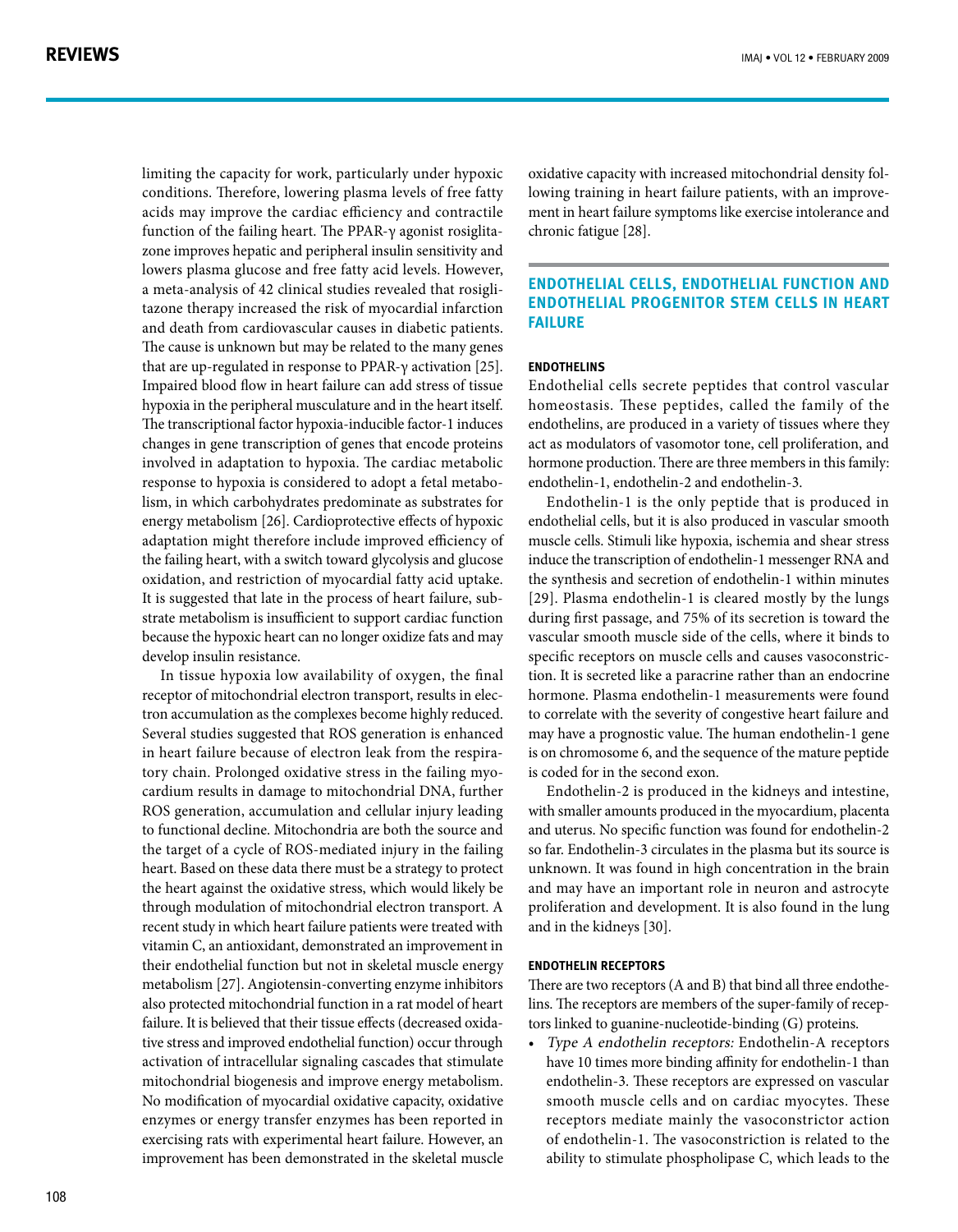erol. This stimulation increases the intracellular calcium formation of inositol-1,4,5-triphosphate and diacylglycconcentration that leads to vasoconstriction. Nitric oxide shortens the duration of vasoconstriction by accelerating tion. Endothelin-1 (through endothelin-A receptors) the return of intracellular calcium to its basal concentrainhibits the activation of chloride channels and therefore suppresses the pro-arrhythmic effects of catecholamines. It also inhibits the activation of calcium channels (L-type) and activates potassium channels; both these activities decrease the electrical excitability of the heart [31].

Type B endothelin receptors: They are expressed mainly cular smooth muscle cells. They bind endothelin-1 and on endothelial cells and to a much lesser extent on vasendothelin-3 with similar affinity and can mediate the actions of either peptide. Activation of these receptors has similar effects as those of endothelin-A receptor activation.

However, they are linked to inhibitory G proteins that lead to inhibition of cyclic porter. Endothelin-3 binds vation of the  $Na + -H +$  anti-AMP generation and actito endothelin-B receptors and may cause vasodilation,

**New approaches based on these new** insights may open new directions of management and research – like physical therapy, nitric oxide enhancer therapy, **exercise, immunological therapy - which** may change the present clinical outcome

tacyclin and the activation of potassium channels [32]. probably secondary to increased production of NO and pros-

#### **PHYSIOLOGY OF ENDOTHELINS**

sity and low density lipoproteins, and insulin all stimulate Angiotensin II, arginine vasopressin, thrombin, high denthe production of endothelin-1, which mediates the effects of vasoactive peptides and growth factors. In contrast, the vasodilators NO and prostacyclin inhibit the production of endothelin-1 through a common mechanism involving the uretic hormone also inhibits the production of endothelin-1. generation of cyclic guanosine monophosphate. Atrial natri-They all inhibit endothelin-induced vasoconstriction. The belief is that the vasodilator and anti-growth effects of NO may be related to inhibition of the production and action of endothelin-1 [33].

## **PATHOPHYSIOLOGY OF ENDOTHELINS**

Plasma endothelin-1 concentrations are elevated two- to fourfold in patients with congestive heart failure. The 1 year mortality rate after myocardial infarction correlates with plasma endothelin-1 levels. When endothelin-1 is infused to animals there is a significant increase in vascular resistance and cardiac depression that may explain the manifestations of heart failure. High endothelin-1 levels seen in severe heart failure may cause bronchospasm through endothelin-A

 $\overline{NO}$  = nitric oxide

cells, contributing to respiratory distress, a classic symptom in severe heart failure [34,35]. Bosentan is a competitive antagonist of endothelin-1 at

receptors expressed on pulmonary bronchial smooth muscle

the endothelin-A and endothelin-B receptors. It was recently demonstrated that in patients with systolic heart failure and secondary pulmonary hypertension, bosentan did not have any beneficial effects and the treatment was discontinued because of increased adverse events [36].

## **ENDOTHELIAL FUNCTION IN HEART FAILURE**

Endothelium-dependent-NO-mediated-vasodilation in response to hormonal agonists and shear stress is inhibited in the skeletal muscle and coronary and pulmonary circulations of patients with heart failure compared to healthy subjects. The endothelial dysfunction in heart failure is attributable to decreased activity of the endothelial nitric oxide synthase,

> increased degradation of gen species, and a decreased nitric oxide by reactive oxyresponsiveness of the vascular smooth muscle. Endothelial dysfunction is also associated emia and impaired functional with reduced exercise hyper-

capacity [34]. A clinical study that examined biomarkers of endothelial function in the arterial systemic circulation by measuring flow-mediated dilation in the brachial artery and duction during sub-maximal exercise found that impaired in the pulmonary circulation by exhaled nitric oxide provascular endothelial function, as evidenced by decreased flow-mediated dilation in the brachial artery and decreased tion that is partly dependent on shear stress-induced release tion was used as an indirect biomarker of endothelial functality risk in patients with heart failure. Flow-mediated dilaexhaled NO production, are associated with increased morof NO. Flow-mediated dilation is also regulated by local prostaglandin production, by the effects of local metabolic conditions on hemoglobin-NO interactions, and by systemic effects related to inflammation, sympathetic activation, and deconditioning. Flow-mediated dilation in the brachial artery inflammatory and prothrombotic changes in endothelial tion in the coronary circulation and is associated with prois closely associated with endothelium-dependent vasomocells. In patients with heart failure the decreased exhaled NO may be related to decreased diffusion of NO from the lower tory tract. Increased mortality in association with decreased airways or a reduced production of NO in the lower respiraexhaled NO could be related to autonomic dysregulation of ventilation during exercise, progressive right ventricular dysfunction in response to increased pulmonary vascular resistance, or other hemodynamic factors associated with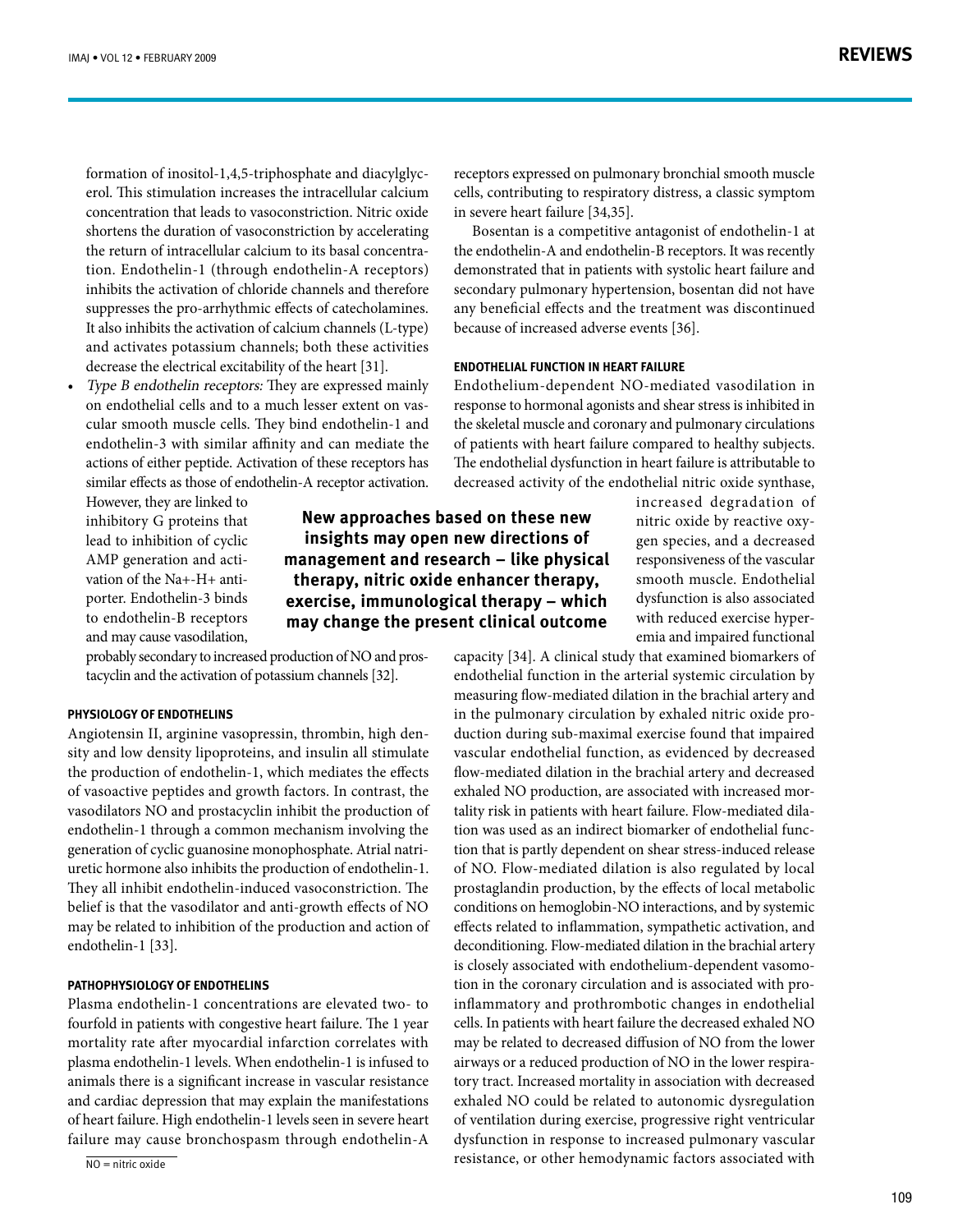decreased aerobic capacity [35]. Another study evaluated the endothelial function, endothelial integrity and biochemical biomarkers in the blood of 30 patients with heart failure and found that patients with heart failure had a threefold increase in circulating endothelial cells in the blood (which is a novel technique to assess the disruption of endothelial integrity), a fivefold increase in the level of brain natriuretic peptide, a poorer flow-mediated dilation (a decrease of sixfold) and high levels of von Willebrand factor. In the entire cohort of 50 subjects, there were modest inverse correlations between ing endothelial cells, and brain natriuretic peptide. There was flow-mediated dilation and von Willebrand factor, circulatalso a positive correlation between circulating endothelial striction that is the hallmark of heart failure. The increased dependent vasodilation may explain the abnormal vasoconcells and von Willebrand factor. The impaired endotheliumnumber of circulating endothelial cells raises the possibility that other parts of the vascular bed are also involved and there is a denudation of vascular endothelial cells. It also ing pro-thrombotic collagen that forms the sub-endothelial eralized. Endothelial denudation also exposes the underlymeans that the endothelial damage in heart failure is genlayer, and activation of the coagulation system may explain

**Figure 1.** Schematic description of events in heart failure



the excess of thromboembolism risk that is associated with heart failure [37] [Figure 1].

#### **ENDOTHELIAL PROGENITOR STEM CELLS AND HEART FAILURE**

The bone marrow-derived EPCs originate from hematopoietic stem cells, which are positive for CD34. Circulating EPCs home to sites of neovascularization and differentiate into endothelial lial damage, after vascular trauma, and after acute myocardial cells. EPCs and  $CD34+$  cells increase in patients with endotheinfarction [38]. A prospective clinical study enrolled 26 patients with heart failure (16 patients had mild heart failure and 10 had severe heart failure with an acute exacerbation), and 22 healthy volunteers served as the control group. The ratio of CD34+ cells to 1000 white blood cells in patients with mild heart failure was higher than that in the control group. However, the ratio of  $CD34+$  to 1000 white blood cells in patients with severe heart failure was significantly lower than that in the control group or in the mild heart failure group. Injury to the heart causes hematopoietic progenitor cells to migrate to sites of damage and to undergo progenitor cell differentiation. This mechanism may explain the increase in CD34+ cells in patients with mild heart failure. Others found a decrease in hematopoiesis in the bone marrow of mice with heart failure. In severe heart failure, suppressed bone marrow function may lead to inhibition of CD34+ stem cells production and mobilization. It could be that in advanced cases of heart failure there is an exhaustion of progenitor cells, and this phenomenon may explain the biphasic bone marrow pattern that was demonstrated in this study [39]. Heart failure is characterized by peripheral and genic factors and enhancement of mobilization of stem cells myocardial tissue ischemia, which results in release of angiofrom the bone marrow to the peripheral blood. EPCs in the peripheral blood may serve as a pool (reservoir) for progenitor cells that are used to repair damaged endothelium [39]. It could be that in the first stages of heart failure when there is still a strong adrenergic stimulation there is a relatively larger pool of endothelial progenitor stem cells "ready to go" secondary to enhanced production and mobilization of endothelial stem cells from the bone marrow to the peripheral blood, so that they will be available on time and ready to repair the damaged vascular bed. After a certain time (which may be individual) there is a process of exhaustion of the immune system and the inflammatory system, with a decrease in the adrenergic drive and a decreased stimulation to transfer stem cells from the bone marrow to the peripheral blood [Figure 1].

# **Summary**

Heart failure syndrome is a mystery. It is now more evident that vascular inflammation and endothelial function, together with endothelial cells and endothelial progenitor stem cells as

 $EPC =$  endothelial progenitor stem cell